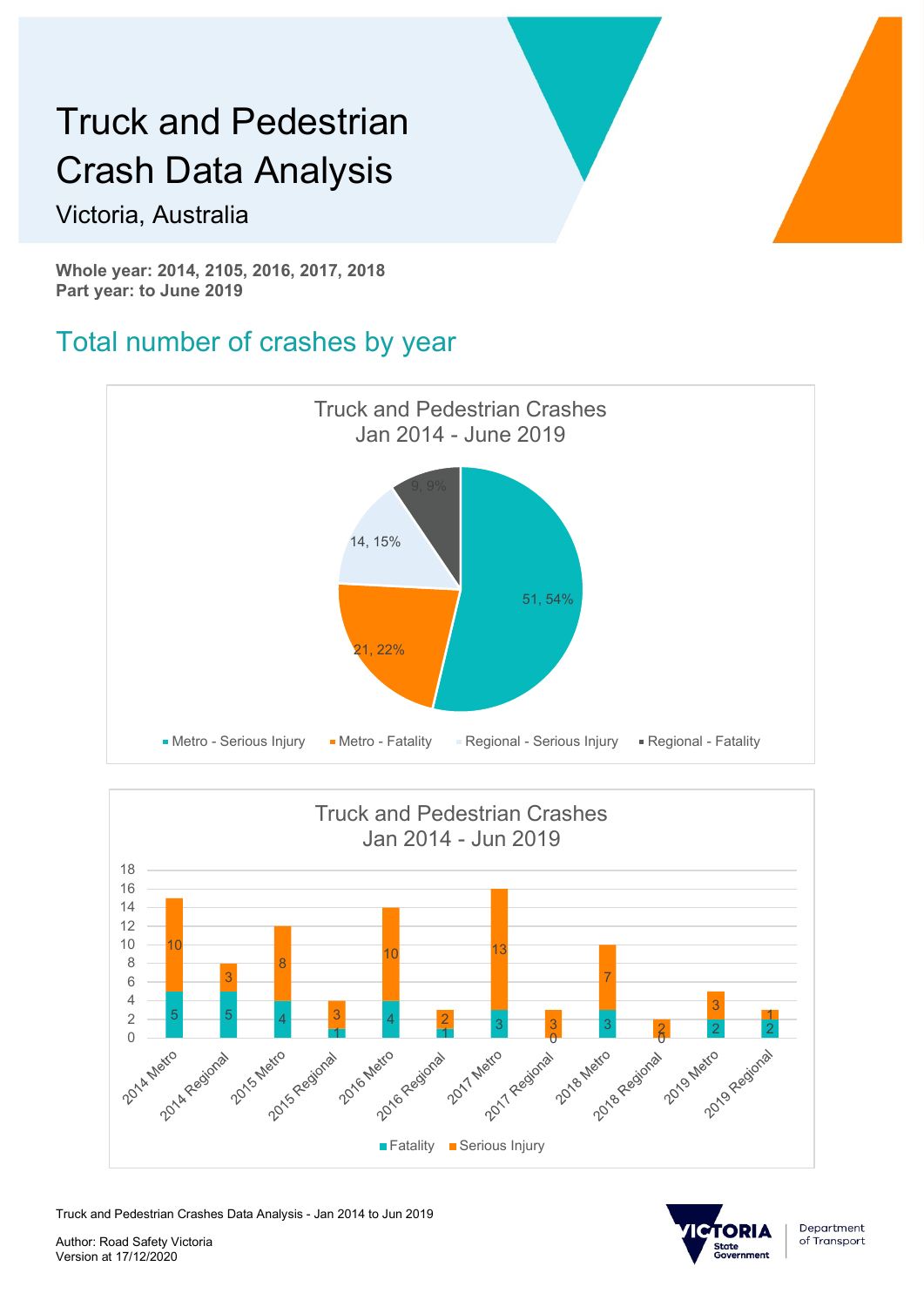Victoria, Australia

#### Total number of crashes by year – cont.





Department of Transport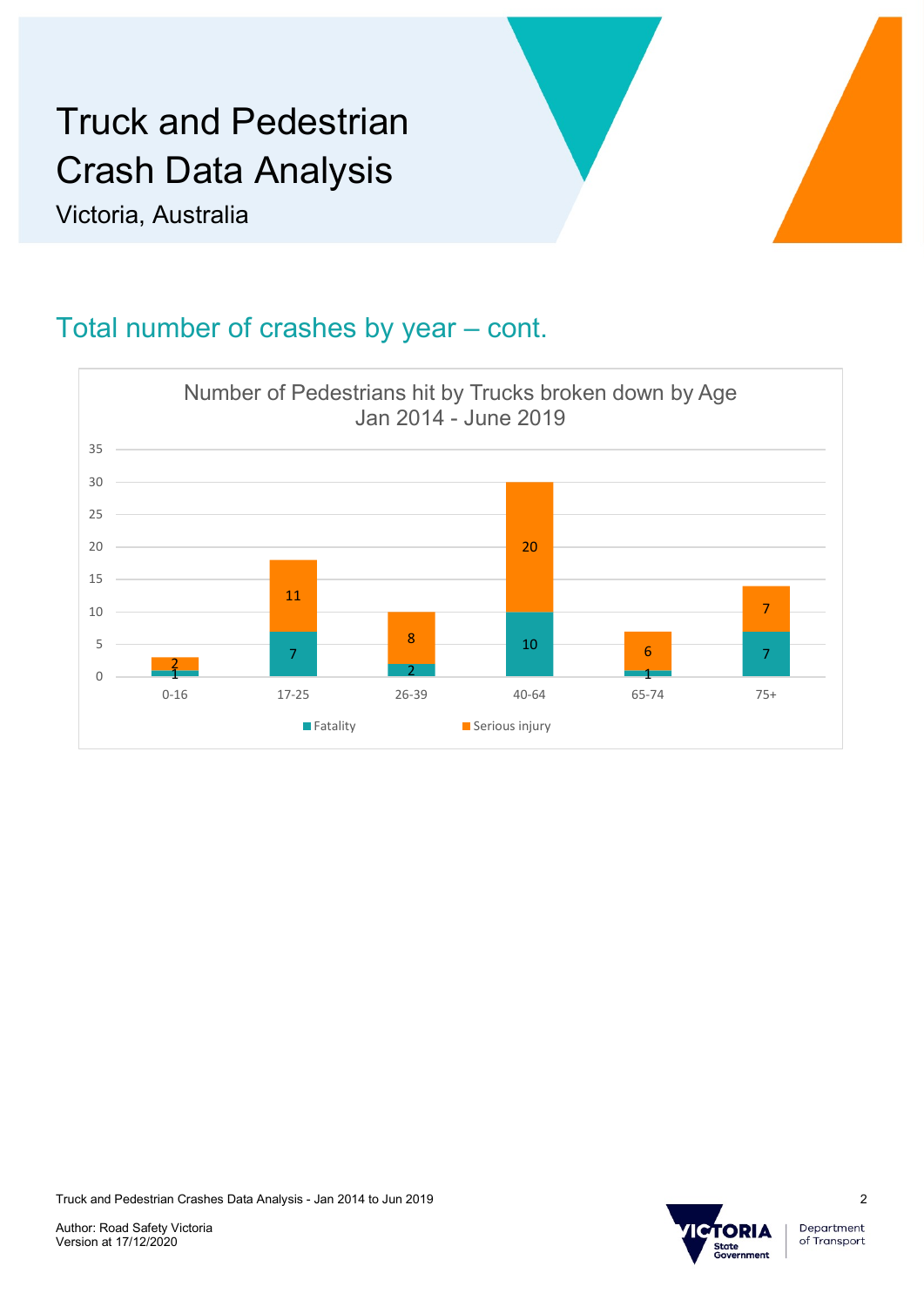Victoria, Australia

#### Crash locations by LGA





Truck and Pedestrian Crashes Data Analysis - Jan 2014 to Jun 2019

Author: Road Safety Victoria Version at 17/12/2020



Department of Transport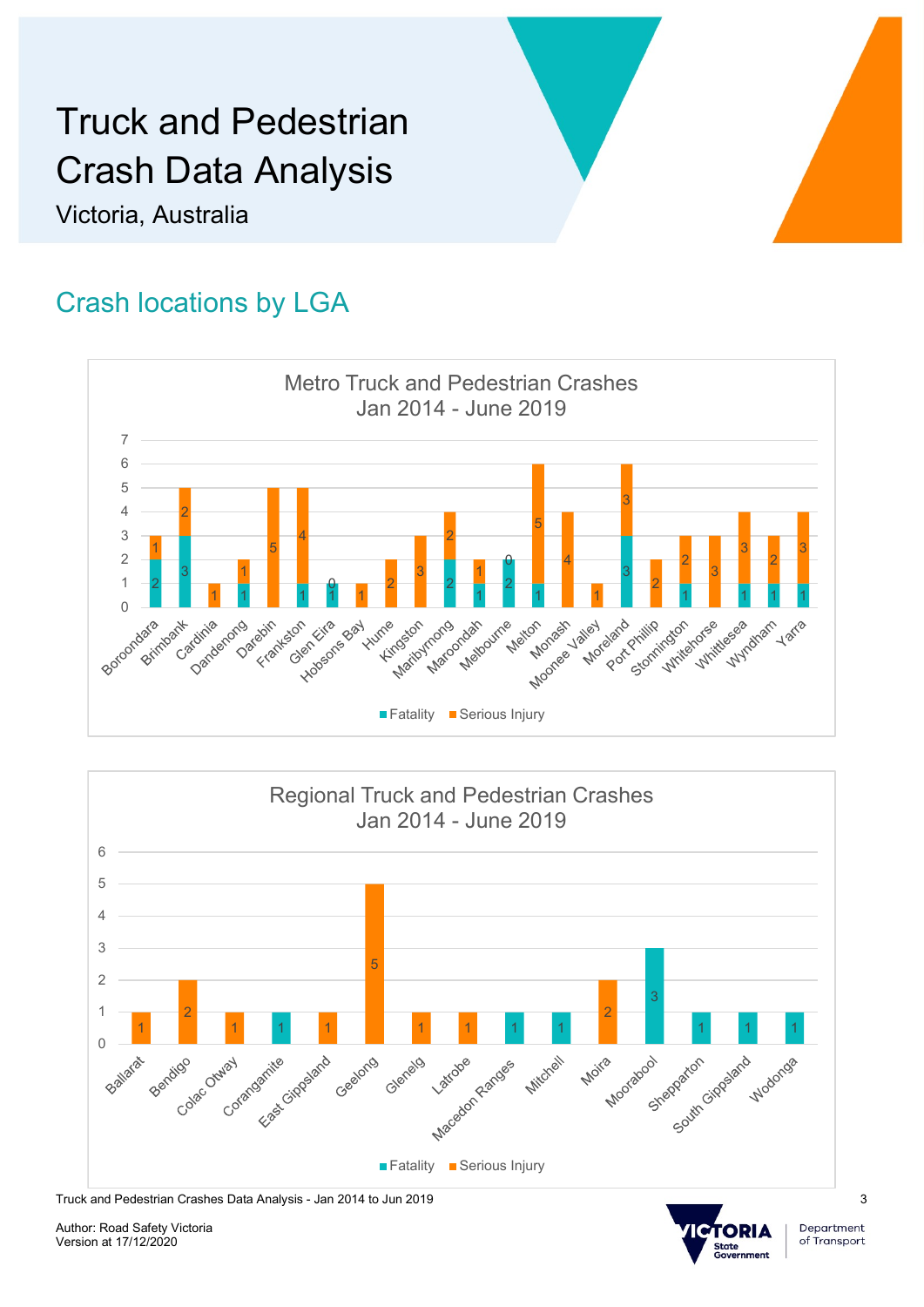Victoria, Australia

### Prevalent types of crashes (DCA codes)

| <b>DCA</b>                                                 | <b>Fatal Accident</b> | <b>Serious Injury Accident</b> | <b>Total Crashes</b> |
|------------------------------------------------------------|-----------------------|--------------------------------|----------------------|
| <b>DCA 100</b>                                             | 12                    | 23                             | 35                   |
| Ped crossing road - near side                              |                       |                                |                      |
| <b>DCA 102</b>                                             | $\overline{2}$        | 13                             | 15                   |
| Ped crossing road - far side                               |                       |                                |                      |
| <b>DCA 109</b>                                             | 3                     | $\overline{7}$                 | 10                   |
| Ped boarding and struck by same                            |                       |                                |                      |
| <b>DCA 194</b>                                             | $\mathbf 1$           | 6                              | $\overline{7}$       |
| Parked car runaway                                         |                       |                                |                      |
| <b>DCA 108</b>                                             | $\mathbf{0}$          | $\mathbf{3}$                   | 3                    |
| Struck while boarding/alighting vehicle                    |                       |                                |                      |
| <b>DCA 101</b>                                             | $\mathbf 1$           | $\overline{c}$                 | 3                    |
| Ped emerging from behind parked vehicle                    |                       |                                |                      |
| <b>Type of location crashes</b>                            |                       |                                |                      |
| <b>Truck and Pedestrian crashes</b><br>Jan 2014 - Jun 2019 |                       |                                |                      |
| 57<br>60                                                   |                       |                                |                      |
| 50                                                         |                       |                                |                      |
| $\sim$ $-$                                                 |                       |                                |                      |

#### Type of location crashes



Truck and Pedestrian Crashes Data Analysis - Jan 2014 to Jun 2019

Author: Road Safety Victoria Version at 17/12/2020